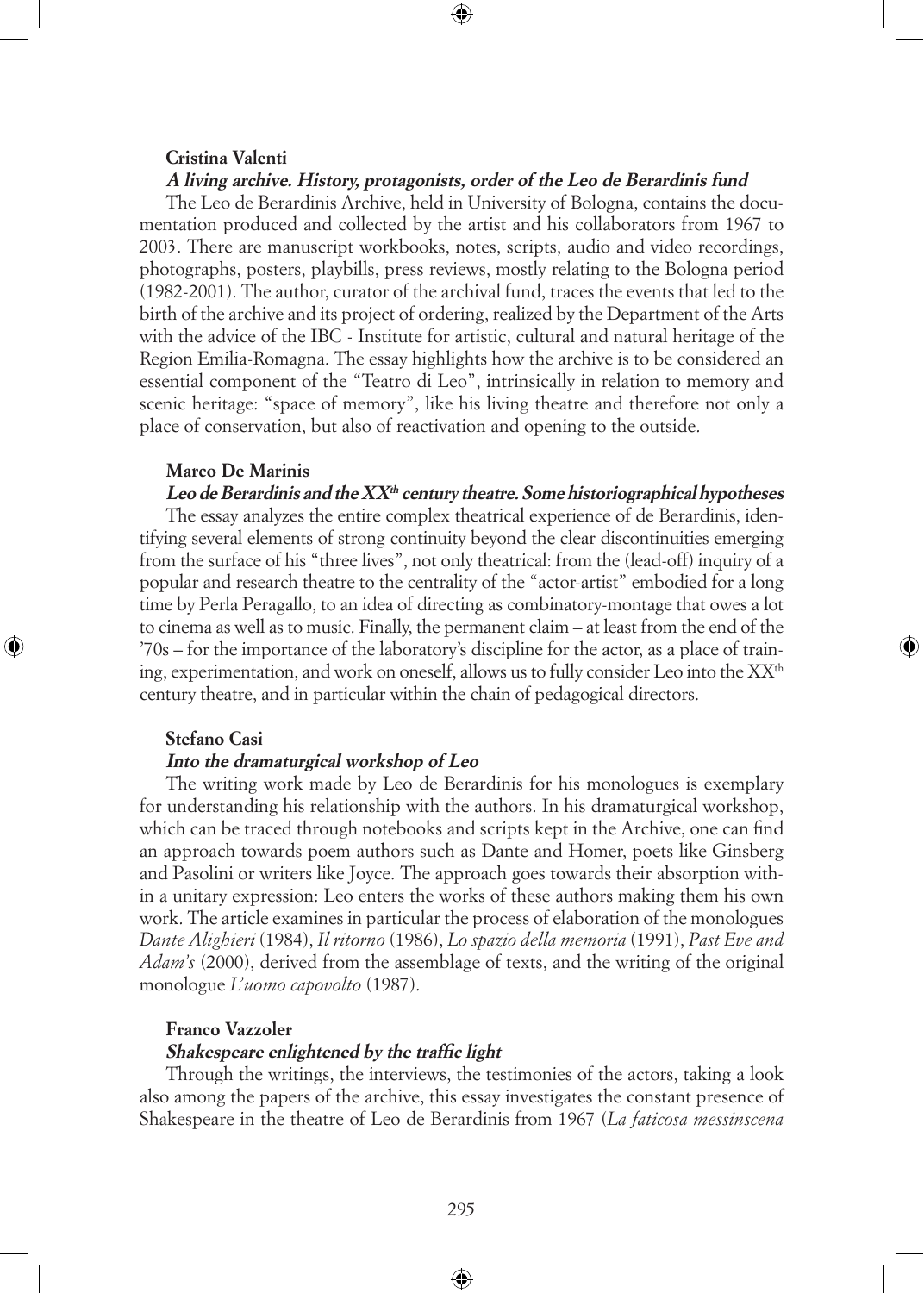*dell'Amleto di William Shakespeare*) to 2000 (the monologue of *Richard III* set in *Past Eve and Adam's*), through the "Bolognese trilogy" (1984-1987), *Macbeth* (1988), the brilliant contamination of the "tragic farce" *Totò, Principe di Danimarca* (1990), up to the *Othello* reduced to a monologue (1992) and to Santarcangelo Festival in 1994, the first directed by Leo.

⊕

In the varied and continuous modulation of the texts on different occasions, the inseparable unity of life and scene that characterizes Leo's experience has its own paradigm in Shakespeare, a reference point for the scenic praxis and for his thought and for his theatrical "pedagogy".

### **Stefano De Matteis**

## **Marigliano, the island of the dead and the naked man**

The "Teatro di Marigliano", born on the fringes of official institutions and knowledge, has embodied the extraordinary experimentation of two extreme and brilliant artists, Leo de Berardinis and Perla Peragallo. There they found some "natural actors" and wrote a big (theatre) novel of the denied South, from *'O Zappatore* to the last performances in Rome when Perla decided to retire. This experience – that has coincided with the collaboration between the two artists – must be considered as a "laboratory" that has left its mark on them, also continuing in the following "Teatro di Leo", which has produced a new generation of actors and directors that now represents one of the most interesting aspects of contemporary Italian theatre.

#### **Sara Biasin**

◈

#### **Perla's notebooks**

In the archive of Leo de Berardinis held in Bologna University are kept a number of notebook wrote by Perla Peragallo that document the creative processes they shared for the creation of several performances, first in Rome and then in Marigliano between 1967 and 1976. Taking also into account a particular level of continuity in Leo and Perla's work (recurrences, auto-quotes, etc.), the author aims to reconstruct the various transformations that occurred in their poetics and dramaturgy from the '60s to the '70s through the analysis of the relationship between textual composition and stage writing, structure and improvisation, theatrical fiction and reality.

◈

### **Massimo Marino**

# **Leo's traces in Bologna (1983-2001): the theatre building and the irrepresentable**

Leo de Berardinis arrived in Bologna in 1983, called by Nuova Scena. In this city he began a new life, founding after the break with the cooperative his Teatro di Leo, dreaming of a theatrical building containing artistic research, training, dialogue with the city and unifying the arts, achieved despite of many limitations because of the lukewarm commitment of the institutions, with the Teatro Laboratorio San Leonardo (1995) and with the direction of the Santarcangelo Festival (1994-1997). The essay analyses those years, identifying in the artist a tension to listen deeply to reality, which aimed to manifest the irrepresentable through the presence of the actor, in a space-time taken from the chronicle for an attempt to fulfil the unexpressed potential of the human.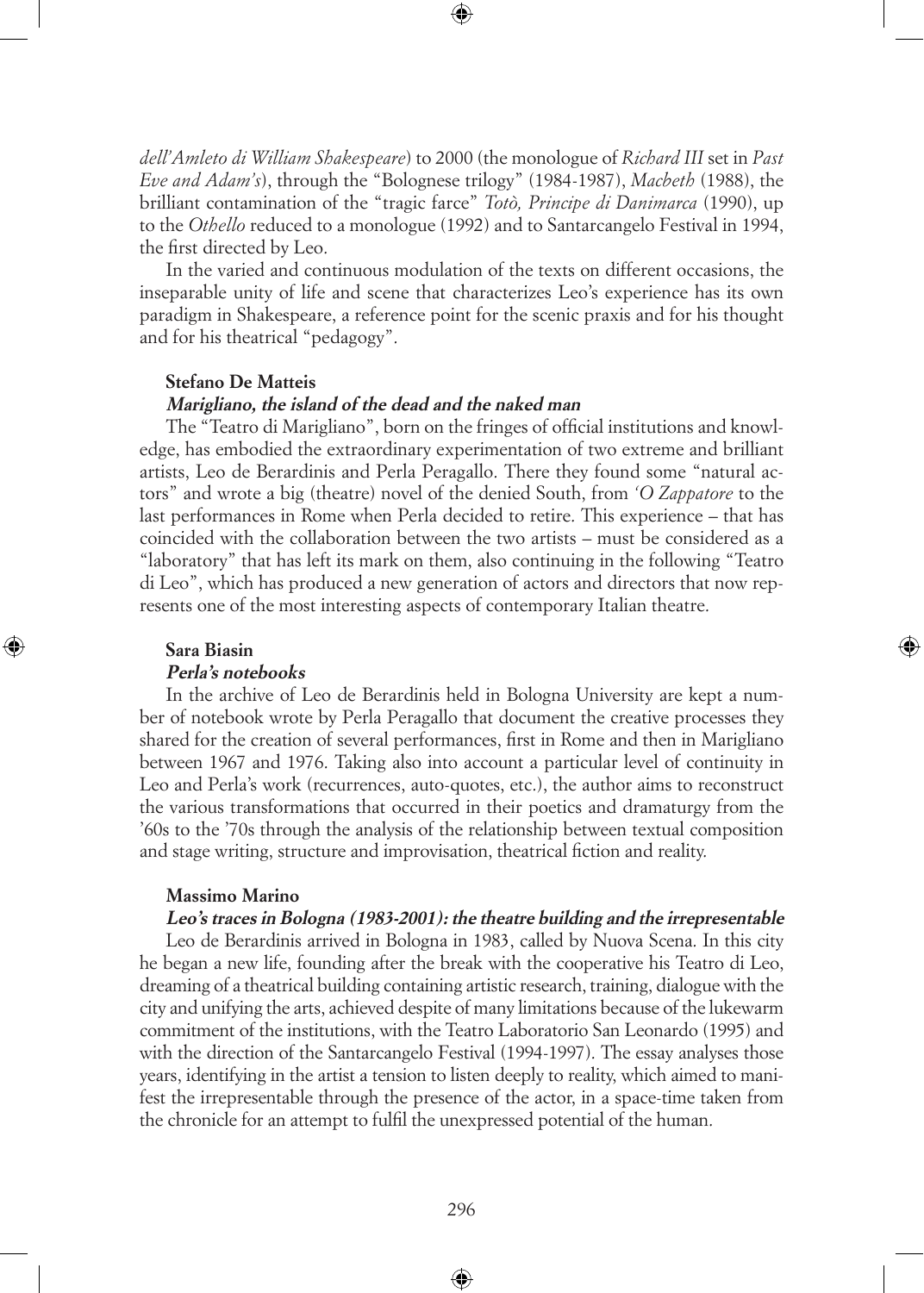# **Roberta Ferraresi**

### **Leo and theatre criticism. From show to theatre**

The paper analyses the relationship between Leo de Berardinis and theatre criticism throughout his entire artistic path. Starting from the beginning with Perla Peragallo, the author examines the progressive distance which they took both from traditional and – in Marigliano – also with new critics; and then focuses on an important but quite unexplored phase that the artists spent in Rome between the '70s and the '80s, where new possibilities for a concrete collaboration arose during the project *La strage dei colpevoli*. Finally, we will arrive at the "third life" of Leo in Bologna, when he tried to set up a global project of refoundation of theatre which included also a renewal of criticism (the example is the journal created for Santarcangelo Festival in 1996).

⊕

### **Silvia Mei**

# **The night vision of Leo. Observations from the photographic collection in Leo de Berardinis' Archive**

It's just a photograph… but how can it witnesses a stage action, re-presents a performance? Can a photographer with his medium and his specific language translate or reproduce the "scenic writing" (*scrittura scenica*)? This contribution aims to show the connections between the practice of photography as "light's writing" and the stage practice as "scenic writing" by Leo de Berardinis, while browsing the visual documents of the artist's archive. His dark stage, framed by light effects, was very hard to film. It can be rightly compared with the photographic process. The scene is almost like a vision that emerges from the night; its inhabitants are spectral presences and the play is a picture that gradually becomes clearer as the representation unfolds. It may be just a dream.

◈

### **Roberto Anedda**

◈

# **Leo composer. Musical dramaturgy in the creative and performative process of Leo de Berardinis**

Music and everything that belongs to the creative approach and to the specifically musical language have been intimately adopted by Leo de Berardinis during the whole course of his artistic activity as a reference and fulcrum of a research constantly directed to overcome any rigid expressive categorization. As a "total" theatre man (actor, director, playwright, theorist, pedagogue), he defined himself with conviction as a "composer"; he recognized in the great jazzman (by "mentality" and technical mastery) his "ideal actor"; he asked the actors to "*be* theatre as the jazzman *is* music"; the sounds and vocalities in his shows were the expression of a real *musical score*… These elements (among many) indicate a possible reading of Leo's work as a *composer*.

### **Laura Mariani**

## **Friendship as a theatrical value. Leo and Meldolesi**

The essay reflects on the important relationship between artists and scholars in New Italian theatre, focusing on Leo de Berardinis and Claudio Meldolesi. Connected by a strong dialogue and an intensive collaboration, their works and approaches show several points of contact demonstrated by many documents from both the artist's